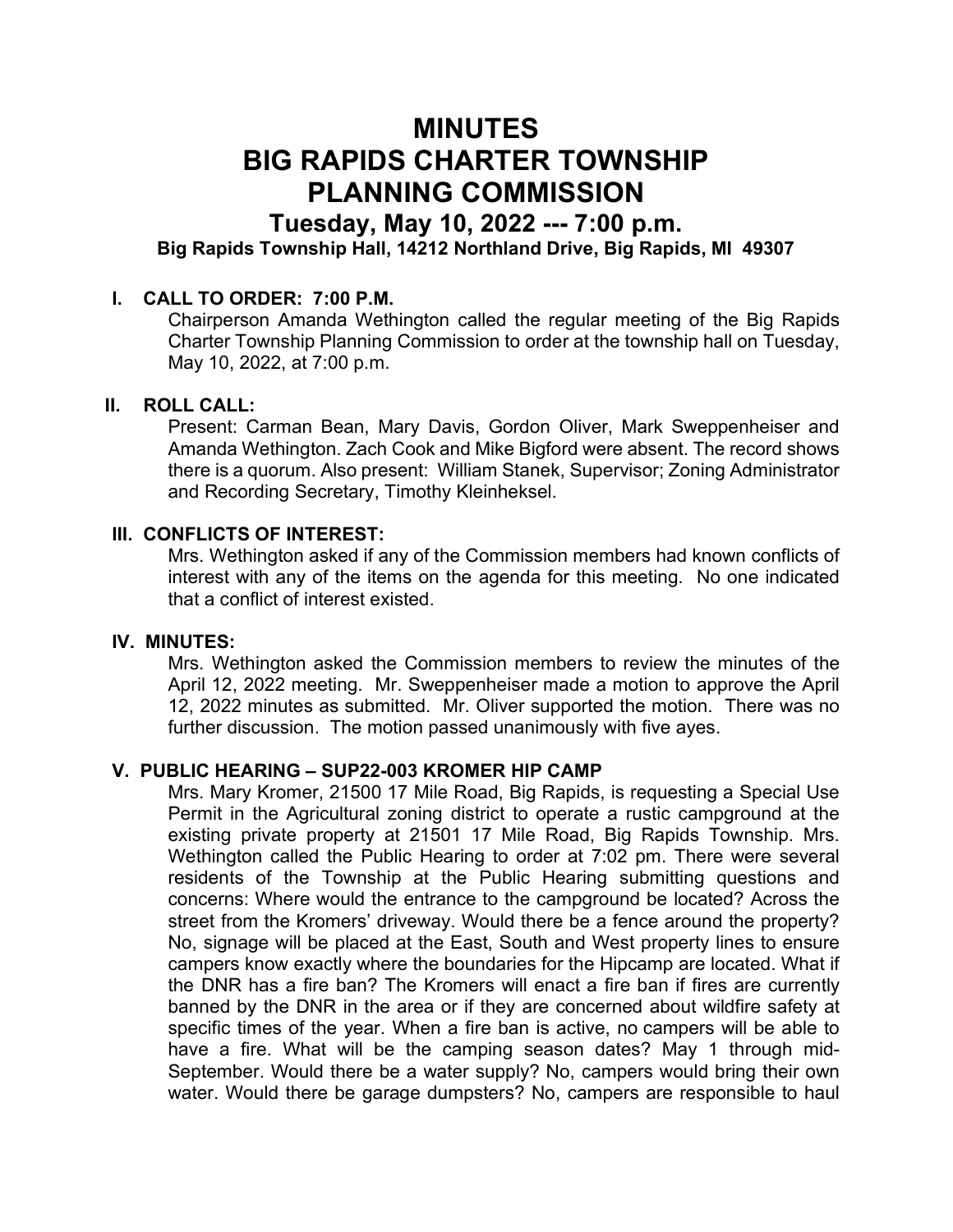out all of their garbage. What about bathrooms? If the campground is over 20 acres, there is no need for the host to provide toilets, however, the Kromer's are choosing to supply a port-a-potty. Would generators be allowed? Yes, today's generators are eco-friendly and quiet. What permits would be issued by the Township? Only the approval of the SUP. Will RV's be allowed? Only small RV's will fit on the sites. The Kromers mentioned the following: They would look at camper's ratings before accepting; If campers do not follow rules, they risk bad ratings; People who are accustomed to rustic camping will know how to behave. Hearing no further public input, Mrs. Wethington closed the public hearing at 7:28 pm.

#### VI. ACTION ON SUP22-003 KROMER HIP CAMP

The Planning Commission members reviewed the campground in reference to the following standards and requirements of a Special Use request: (1) The nature, location, and size of the special use shall not change the essential character of the surrounding area, nor disrupt the orderly and proper development of the district as a whole. The use shall not be in conflict with or discourage the adjacent or neighboring lands or buildings. (2) The special use shall not diminish the value of the land, buildings or structures in the neighborhood. (3) The special use shall not increase traffic hazards or cause congestion on the public highways or streets of the area. Adequate access to the parcel shall be furnished. (4) The water supply and sewage disposal system shall be adequate for the proposed special use by conforming to State and County Health Department requirements, and the special use shall not over-burden any existing services or facilities. (5) Uses by special permit shall not be significantly more objectionable to nearby properties by reason of traffic, noise, vibrations, dust, fumes, odor, smoke, glare, lights, or disposal of waste than the operation of any principal permitted use, nor shall the special use increase hazards from fire or other dangers to either the property or adjacent property. (6) The Planning Commission may require that the premises be permanently screened from adjoining or contiguous properties by a wall, fence, plant screen and/or other approved enclosure when deemed necessary to buffer the surrounding uses from objectionable noise, light, etc., created by the special use. (7) The special use shall be consistent with the intent and purpose of this Ordinance and with the intent of the Land Use Plan for the Township. The special use shall be compatible with the natural environment and shall not be inimical to the public health, safety and general welfare. The commission suggested that the Kromers should provide a waste bin for the disposal of waste. The commission members saw no other problems with these standards in the Kromer Hipcamp request. Mr. Bean made a motion to approve SUP22-003 Kromer Hipcamp 21501 17 Mile Road, Big Rapids Township. Mrs. Davis supported the motion. After discussion, the Planning Commission members requested that the Kromers submit written camping rules for the Hipcamp. Mr. Bean made a motion to table the original motion pending review of written camping rules from the Kromers. Mrs. Davis supported the motion. There was no further discussion. The motion passed unanimously with five ayes. A special meeting will take place at 7pm on May 18, 2022 at the Township hall to review the written rules.